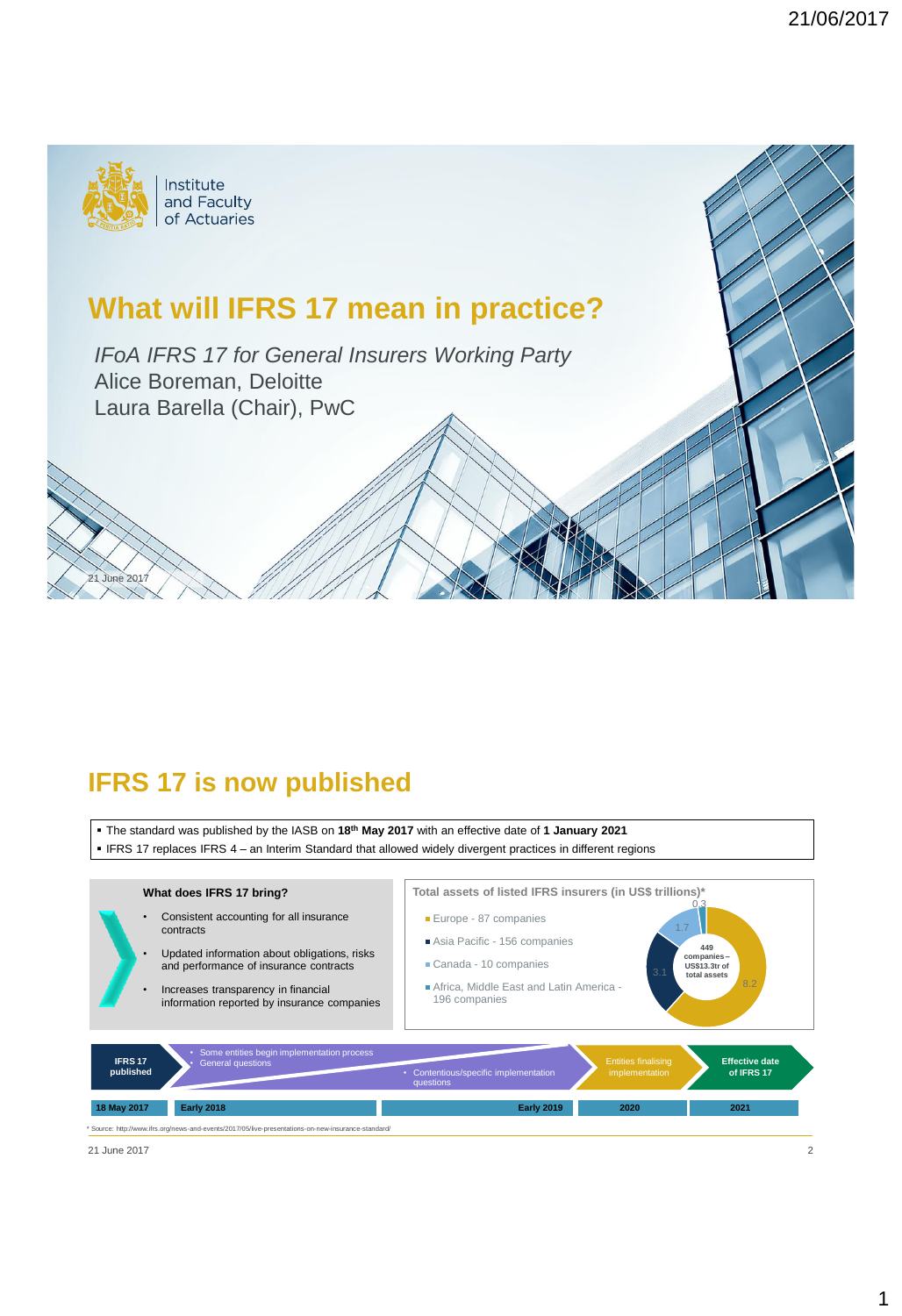# **IFRS 17 Technical Overview**

IFRS 17 starts with a few **key principles**:

- Current market-consistent valuation of expected future cash flows
- Reflects risk associated with those cash flows
- => discounted, risk-adjusted cash flows
- No recognition of profit until services are provided, losses recognised immediately
- Transparency through disclosures
- Revenue metrics consistent with other non-insurance industry revenue metrics

#### **Overview:**

- General measurement model often referred to as the Building Block Approach (BBA)
- Simplifications exist for eligible contracts:
	- Premium Allocation Approach (PAA) for unexpired risk component
	- PAA with undiscounted expired risk
- Recognition of contracts earliest of start of coverage and premium receipt (plus onerous contract test)
- Applies to outwards reinsurance too
- More granularity required (level of aggregation)
- Detailed disclosure requirements



21 June 2017 3

**IFRS 17 Technical Overview**

Size of boxes for illustrative purposes only. Specific conditions must be met for PAA (\*)



The are a number of **key changes**:

- Move to a best estimate basis, no reserve margins will be permitted
- Driver of profit and recognition of profit over time will change due to new best estimate valuation model, unwind of discount, release of risk adjustment and release of CSM (unearned profit under BBA only)
- Underwriting result and finance result will have a new 'feel' and presentation.
- New KPIs, strategy, incentives and education are required as well as system changes
- Expansion of disclosure requirements

Institute<br>and Faculty of Actuaries

21 June 2017 4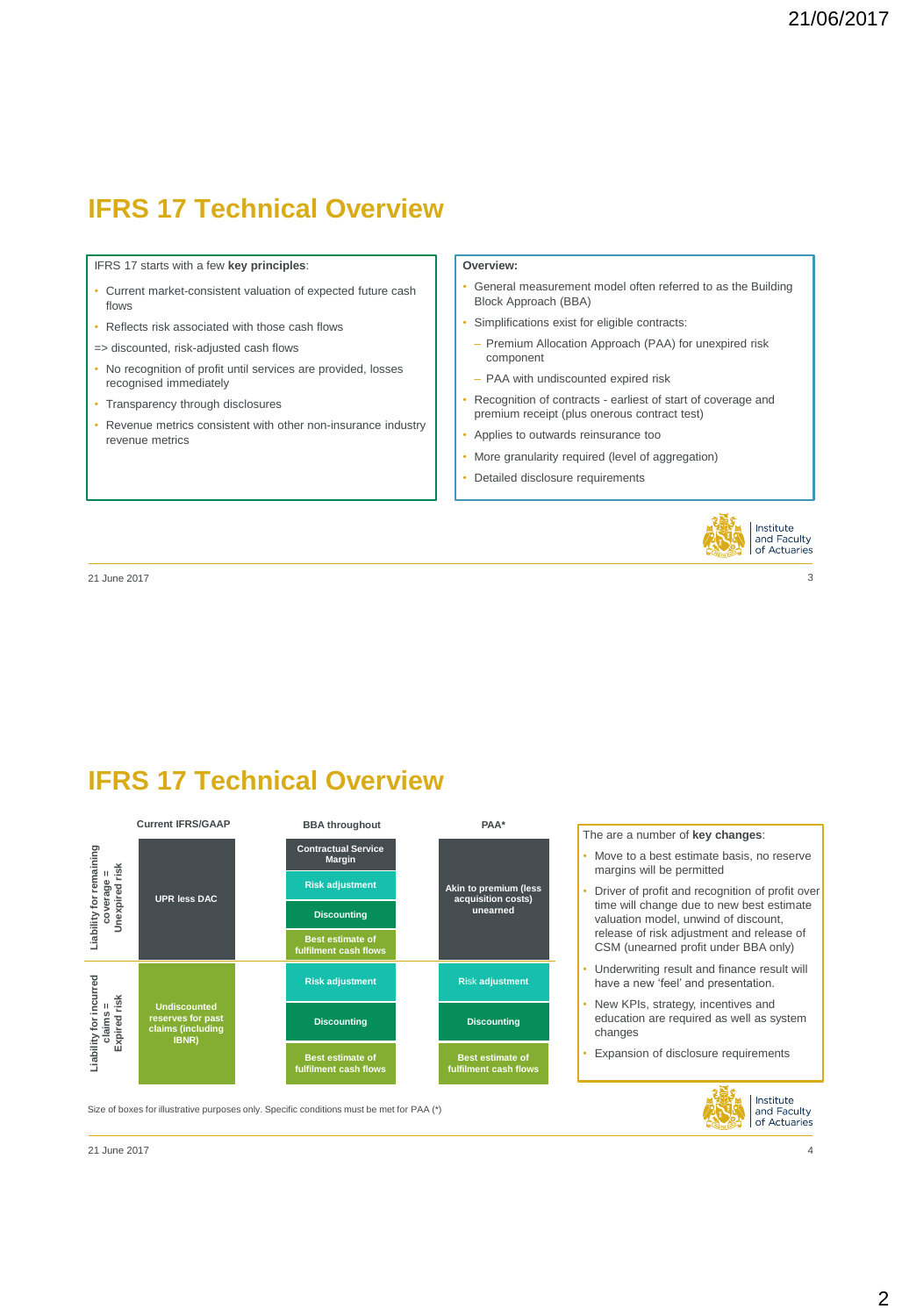### **Key areas of the standard**





21 June 2017 6

**Level of**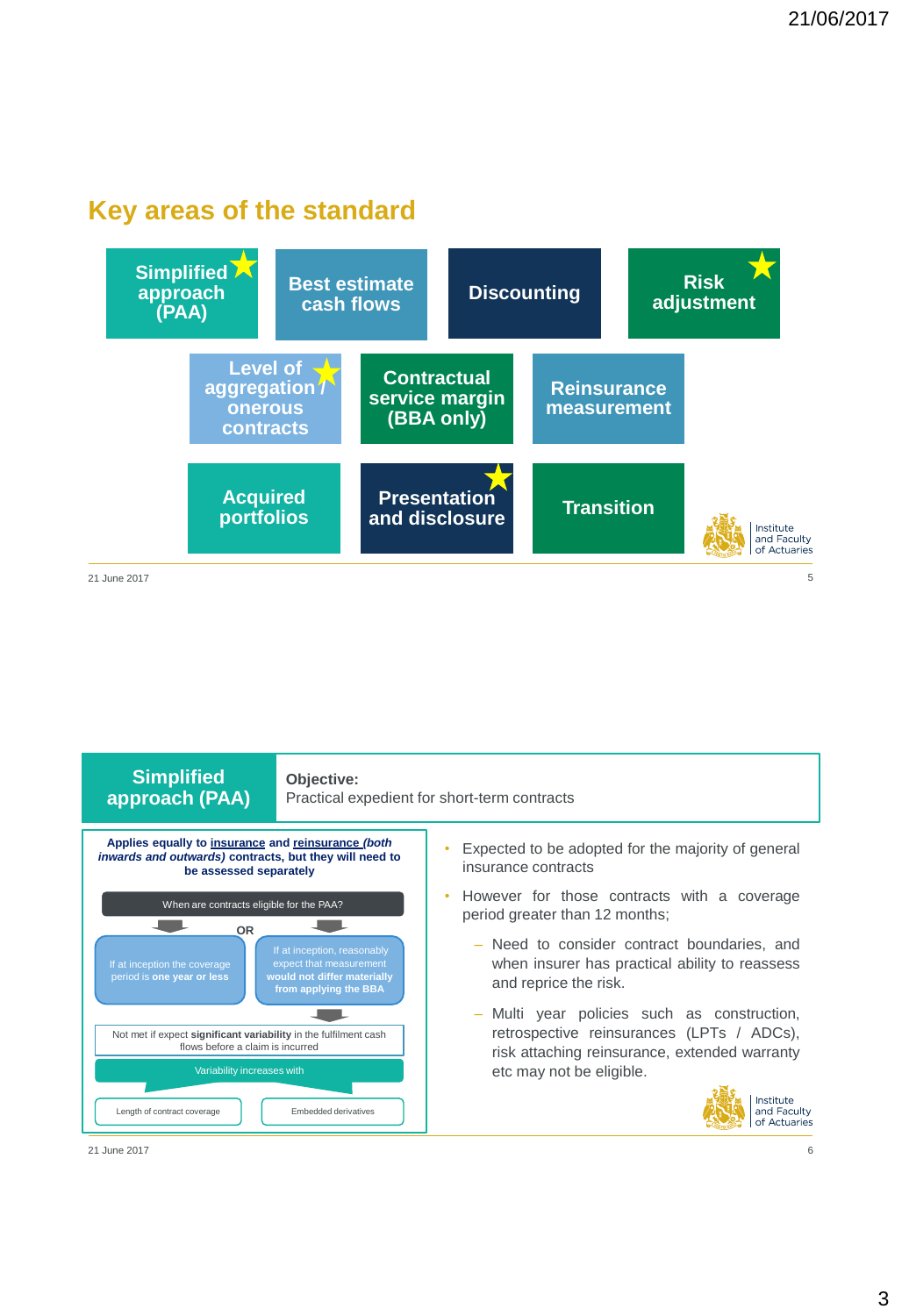### **onerous Risk Adjustment**

**Level of** 

#### **Objective:**

Compensation the insurer requires to make it indifferent between the present value of the uncertain cash flows and the present value of certain cash flows



21 June 2017 7

| <b>Level of</b><br>aggregation /<br>onerous contracts                                                                                                                                                               |      | Objective:<br>Separate profitable and loss making contracts<br>No CSM at end of coverage period            |                                          |  |                                                                                                                                                                                                                                                                                                                   |                                                                                                        |  |                                                                                                                                                                                            |
|---------------------------------------------------------------------------------------------------------------------------------------------------------------------------------------------------------------------|------|------------------------------------------------------------------------------------------------------------|------------------------------------------|--|-------------------------------------------------------------------------------------------------------------------------------------------------------------------------------------------------------------------------------------------------------------------------------------------------------------------|--------------------------------------------------------------------------------------------------------|--|--------------------------------------------------------------------------------------------------------------------------------------------------------------------------------------------|
| Step 1: Identify portfolios<br>$=$ insurance contracts subject to similar<br>risks and managed together as a single<br>pool<br>Contracts in different products lines would<br>be in different portfolios.<br>自自自自自自 |      |                                                                                                            |                                          |  | Step 2: Divide each portfolio into<br>groups:<br>• contracts issued within the same 12-<br>month period<br>• information about the contracts'<br>resilience (considered on a gross basis)<br>• consistent with internal reporting<br>• exemption for regulatory pricing<br>• group not reassessed after inception |                                                                                                        |  | Fulfilment cash flows may<br>be estimated at a higher<br>level of aggregation than<br>the group or portfolio $\Rightarrow$<br>then need to allocate<br>estimates to groups of<br>contracts |
|                                                                                                                                                                                                                     |      |                                                                                                            |                                          |  |                                                                                                                                                                                                                                                                                                                   |                                                                                                        |  |                                                                                                                                                                                            |
| Profitable<br>contracts                                                                                                                                                                                             | 自自自自 | Contracts that at inception have no<br>significant possibility of becoming<br>onerous subsequently, if any |                                          |  |                                                                                                                                                                                                                                                                                                                   | Unearned profit is<br>recognised as liability and is<br>released as insurance<br>services are provided |  | PAA:<br>At inception: Assume no<br>contracts in the portfolio<br>are onerous, unless facts<br>and circumstances<br>indicate otherwise                                                      |
|                                                                                                                                                                                                                     | 自自   | Other profitable contracts, if any                                                                         |                                          |  |                                                                                                                                                                                                                                                                                                                   |                                                                                                        |  |                                                                                                                                                                                            |
| Onerous<br>contracts                                                                                                                                                                                                | €    | if any                                                                                                     | Contracts that are onerous at inception, |  |                                                                                                                                                                                                                                                                                                                   | A loss is recognised in P/L                                                                            |  | Institute<br>and Faculty<br>of Actuaries                                                                                                                                                   |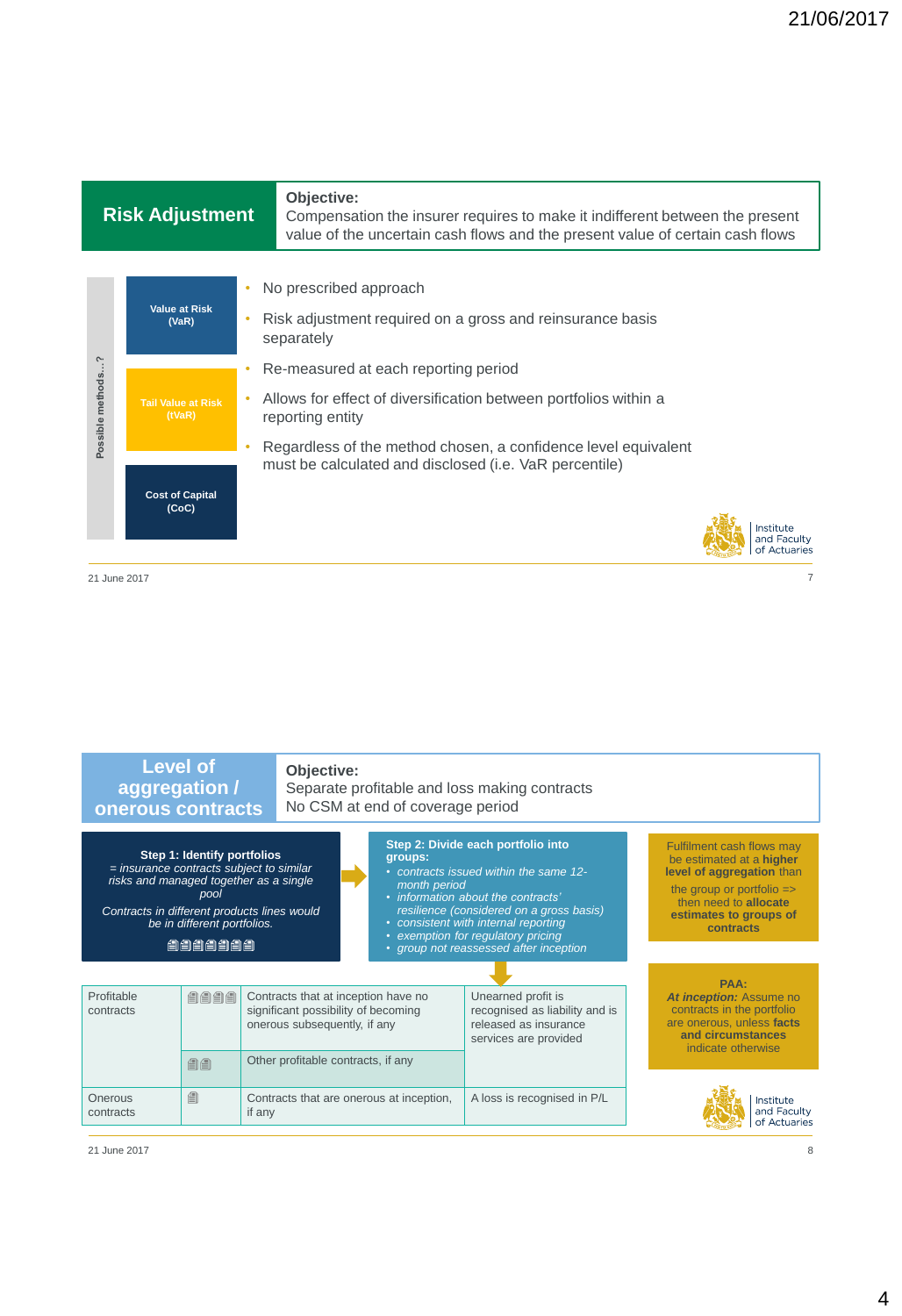#### **aggregation/ Presentation and onerous contracts disclosure**

**Level of** 

#### **Objective:**

Transparency through disclosures Revenue metrics consistent with other non-insurance industry revenue metrics

| <b>Statement of comprehensive income</b>                    |        |
|-------------------------------------------------------------|--------|
| Insurance revenue                                           | X      |
| Insurance service expenses                                  | (X)    |
| Reinsurance expenses                                        | (X)    |
| <b>Insurance service result</b>                             | x      |
| Insurance finance income / (expense)                        | X/ (X) |
| Investment income                                           | X      |
| Investment expenses                                         | (X)    |
| <b>Net financial result</b>                                 | x      |
| Administrative expenses                                     | (X)    |
| Other expenses                                              | (X)    |
| <b>Profit or loss</b>                                       | x      |
| Effect of discount rate changes on<br>insurance liabilities | X      |
| <b>Total comprehensive income</b>                           | x      |
|                                                             |        |

- New look and feel to financial statements including:
	- Volume based metric of reporting premiums as income is replaced with an insurance revenue line item
	- Insurers will now split out insurance service result and net financial result when explaining profitability of insurance policies to stakeholders
- Additional quantitative reconciliations will are likely to require actuarial input
- Additional qualitative disclosures including:
	- Risk adjustment method and confidence level
	- Yield curves used to discount cashflows



21 June 2017 9

### **How does this impact the reserving actuary?**

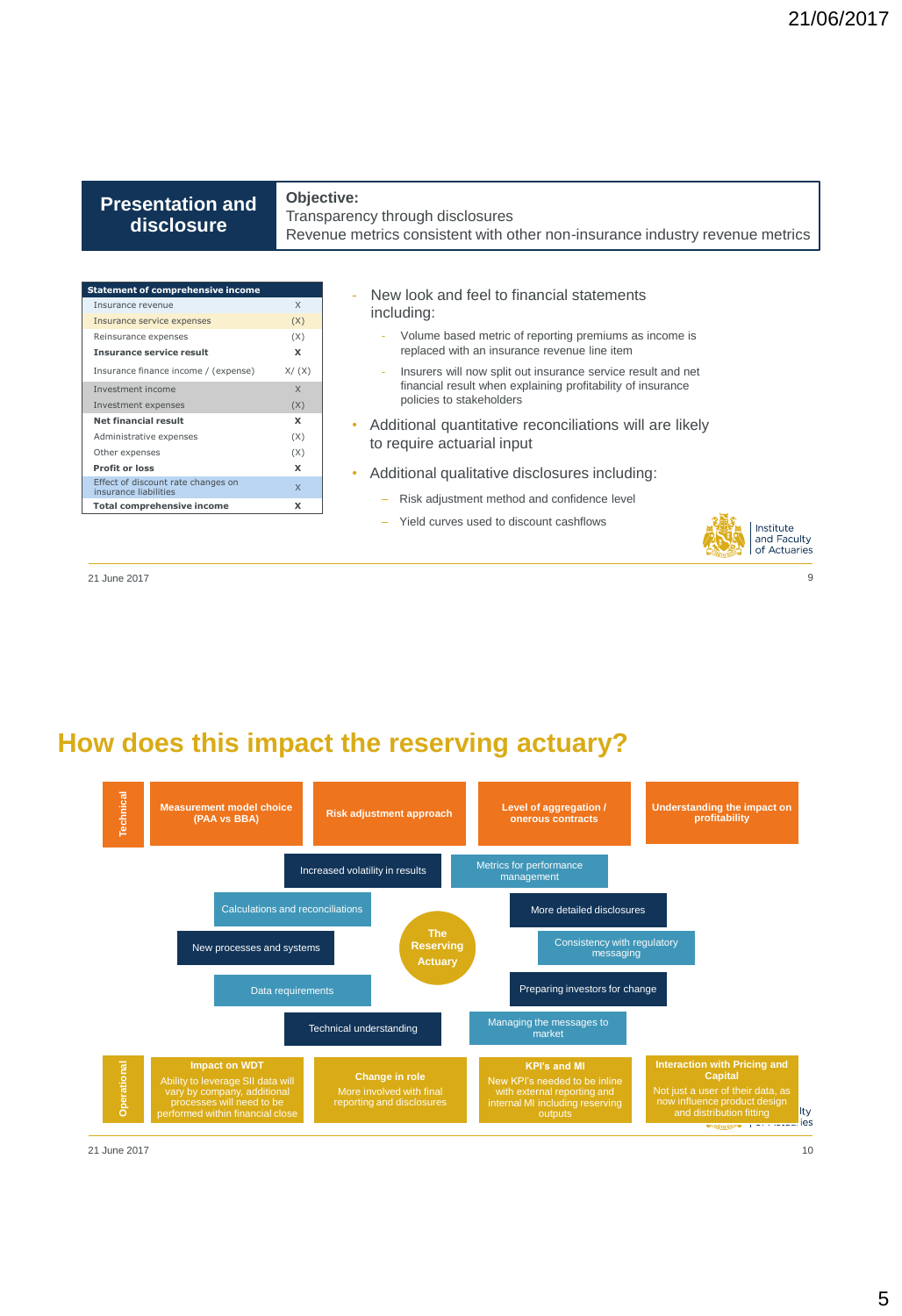# **IFRS 17 project timeline**

**The ideal timeline for implementing IFRS 17 will depend on the complexity of the changes required to the underling systems and processes for financial reporting.**



21 June 2017 11

**Get involved…!**

| How does this impact the<br>company you work for? | <b>What is the operational</b><br>impact (data, systems,<br>processes, people)? | Is there a working group<br>already set up in your<br>company? Who is on that?                                                                                                                                                              | Are there projects already<br>underway to transform<br>finance / actuarial<br>processes? Are they<br>thinking about IFRS17? |  |  |  |  |  |
|---------------------------------------------------|---------------------------------------------------------------------------------|---------------------------------------------------------------------------------------------------------------------------------------------------------------------------------------------------------------------------------------------|-----------------------------------------------------------------------------------------------------------------------------|--|--|--|--|--|
| <b>Stakeholder management</b><br>Knowledge        | • Increase awareness<br>• Technical training                                    |                                                                                                                                                                                                                                             |                                                                                                                             |  |  |  |  |  |
| <b>Impact studies</b><br>Identify hot spots       |                                                                                 | • Financial and operational impact assessment<br>• Assessment of system, modelling, data flow and process implications<br>• Product assessment - establish PAA eligibility<br>• Identify relevant existing and planned projects to leverage |                                                                                                                             |  |  |  |  |  |
| Implementation planning<br>Plan for a plan        |                                                                                 | Identify key stakeholders and create project governance structure<br>• Cost estimation for business case<br>• Search for skilled resources<br>• Detailed impact assessment across your business                                             |                                                                                                                             |  |  |  |  |  |
|                                                   |                                                                                 |                                                                                                                                                                                                                                             | Institute<br>and Faculty                                                                                                    |  |  |  |  |  |

6

of Actuaries